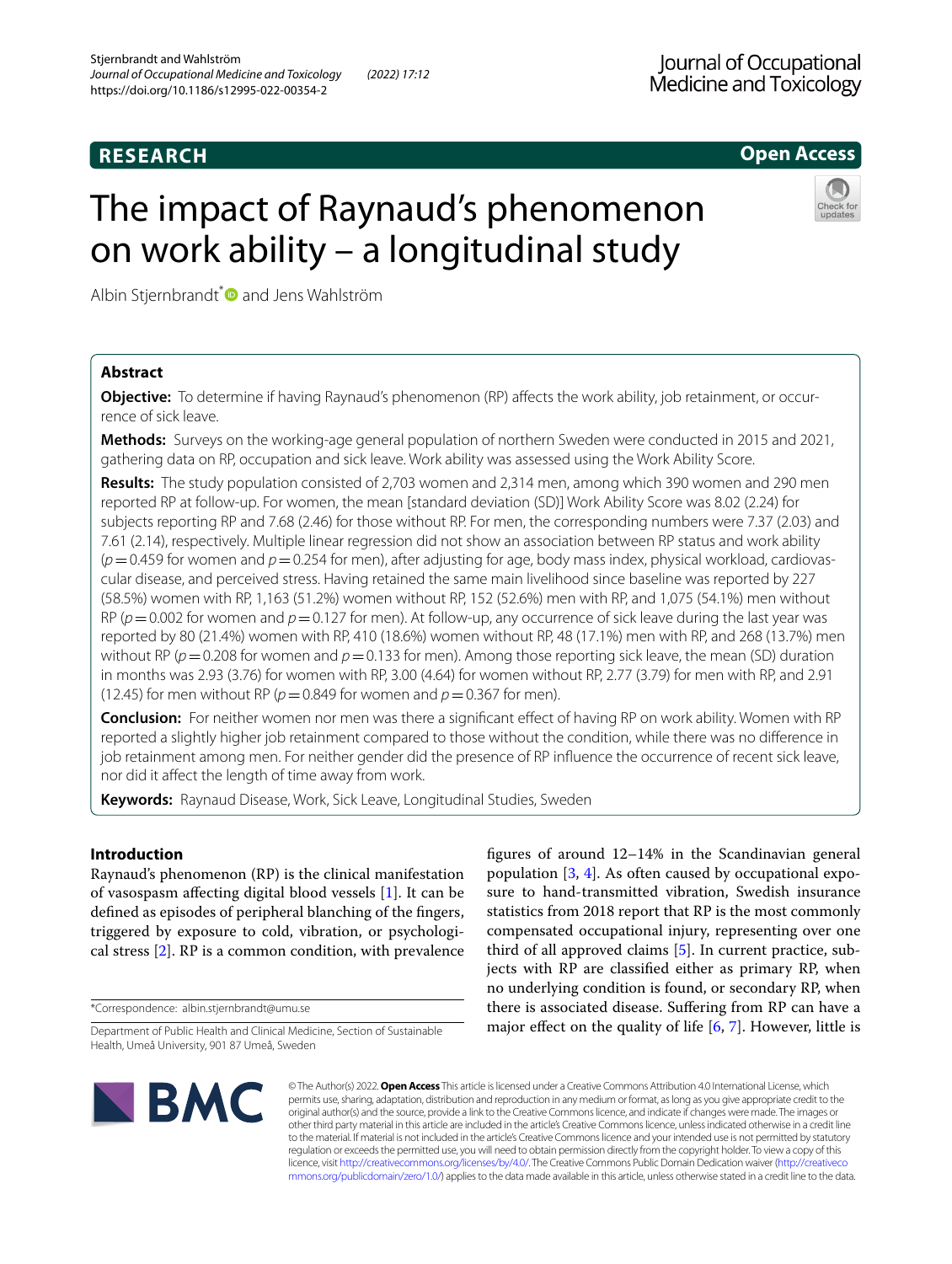known about impacts on work ability, job retainment, or sick leave.

The concept of work ability is complex and entails the balance between physical and cognitive demands in relation to the resources of the individual, modifed by the organizational context  $[8]$  $[8]$ . In addition, both work demands and individual resources are dynamic factors that change over time [[9\]](#page-7-8). It could be postulated that suffering from RP should mainly be a hindrance for subjects performing manual outdoor work, since exposure to cold climate triggers vasospastic attacks [[10](#page-7-9)], and RP decreases manual dexterity and physical performance [\[4](#page-7-3), [11\]](#page-7-10). However, as mentioned above, psychological stress is also an established trigger for RP attacks and should be considered in this context. One method for measuring work ability is the Work Ability Score (WAS) from the Work Ability Index (WAI) questionnaire, which is a commonly used and well-validated tool  $[8]$  $[8]$ . The WAS consists of a whole number numerical rating scale ranging from 0–10, where the current work ability is subjectively compared to the lifetime best. The WAS has been shown to have an equally good predictive value as the whole WAI instrument regarding health, pain, and sick leave [[12,](#page-7-11) [13](#page-7-12)]. Previous studies on Swedish workers have shown that age and psychological mood have signifcant impacts on the WAS [\[9](#page-7-8), [14](#page-7-13)]. External factors that can affect work ability include ambient temperature, humidity, dust and noise levels, hand-arm vibration, and ergonomic exposures [\[15](#page-8-0), [16\]](#page-8-1). However, the efects of such physical work factors are modifed by the health status of the individual worker. For instance, it is likely that exposure to ambient cold and vibration poses a greater challenge to a subject with RP than a completely healthy individual. In this context, a few studies have investigated efects on work ability in specifc groups of patients with secondary forms of RP, such as vibration-induced white fngers [[14,](#page-7-13) [16](#page-8-1), [17\]](#page-8-2) and systemic sclerosis [\[18](#page-8-3)]. However, to the authors' knowledge, there are no previous population-based studies on the matter.

The primary aim of this study was to determine if having Raynaud's phenomenon afects the work ability, job retainment, or occurrence of sick leave. Secondary aims were to investigate longitudinal efects of incident or remittent Raynaud's phenomenon on work ability, and evaluate potential gender diferences.

# **Methods**

#### **Study design and setting**

This prospective closed-cohort study was part of the Cold and Health In Northern Sweden (CHINS) research project, which was initiated in 2015 to broadly explore adverse health efects from ambient cold exposure, and has previously been described in detail  $[3]$  $[3]$ . The study sample included men and women of working age at enrollment (18–70 years), living in northern Sweden, who were recruited from the national Swedish population register. Baseline data came from the frst postal survey that was administered between February and May of 2015. Follow-up data was retrieved through a digital questionnaire that collected data between March and April of 2021. All subjects who had responded to the baseline questionnaire were invited by a postal query to respond to the follow-up questionnaire, with one postal reminder. Subjects who were unable to answer digitally were given the option to respond to the questionnaire on paper.

# **Variables and statistical analyses**

Responses from both surveys were merged based on social security numbers. Continuous variables data were described as mean values with standard deviation (SD), while categorical variables were presented as numbers and valid percentages. Subjects were defned as having RP through a positive response to a single questionnaire item that was present in both surveys: "Does one or more of your fngers turn white (as shown on picture) when exposed to moisture or cold?", and this was supported by a previously developed color chart [[19](#page-8-4)]. In the followup survey, study participants were also asked additional questions about year of frst occurrence, attack frequency and distribution, as well as progression of RP. Length and weight were collected at baseline, in order to calculate body mass index (BMI). Work ability was assessed using the WAS, which was included in the follow-up survey. Current occupation was specifed in free-form text in both surveys, and manually coded in accordance with the two-level International Standard Classifcation of Occupations (ISCO) [[20](#page-8-5)]. Physical workload was determined by a previously published job–exposure matrix (JEM) that categorized the exposure into low (e.g. desk jobs), medium (e.g. ambulatory work) or high (e.g. heavy lifting or climbing), based on the ISCO coding at baseline [\[21](#page-8-6)]. Perceived stress was asked about in both surveys, and responses dichotomized so that "none/very little/some" was considered a negative response, and "quite a lot/ very much" a positive response. Occupational exposure to outdoor or cold environments at baseline and followup were reported on a ten-level whole number numerical rating scale, ranging from "do not agree" to "fully agree", and responses dichotomized based on the 50<sup>th</sup> percentile. Cardiovascular diseases were asked about in the baseline survey, and included the presence of physician-diagnosed hypertension, angina pectoris, myocardial infarction, or stroke. The Mann–Whitney U test and Pearson's chi square test was used to determine statistical diferences for continuous and categorical variables, respectively.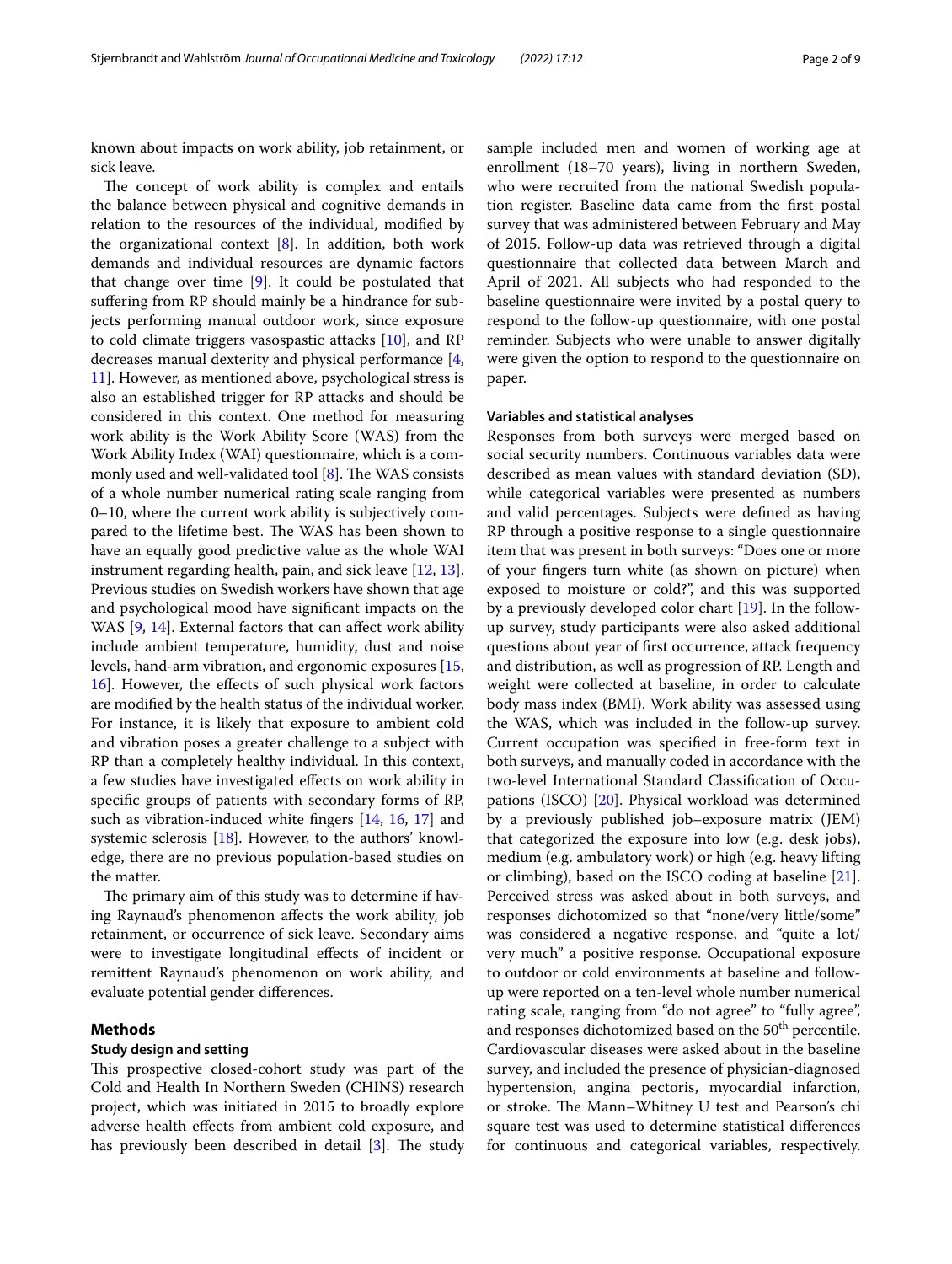Simple and multiple linear regression was used to model the relations between the WAS and independent variables (i.e. RP status, age, BMI, physical workload, cardiovascular disease, and perceived stress). Statistical tests were chosen based on the distribution of data, and non-parametric tests opted for when the assumption of normal distribution was violated. A  $p$  value <0.05 was considered statistically signifcant. Statistical analyses were performed using SPSS (version 27.0, IBM Corporation, Armonk, NY, USA).

# **Results**

#### **Recruitment**

The baseline cohort (2015) consisted of 12,627 subjects, of which 888 were deceased or had moved from the study region at the time of follow-up (2021). For an additional 31 subjects, the written invitation to participate in the follow-up survey could not be delivered by the postal services. There were 5,208 responses to the follow-up survey, yielding a response rate of 44.4%. Due to multiple responses  $(N=80)$  and invalid social security numbers  $(N=111)$ , all survey responses could not be matched to the original dataset, leaving 5,017 subjects available for analysis (Fig. [1\)](#page-2-0). Five subjects  $(0.1\%)$  requested a postal follow-up survey. Details on sampling and response rates are presented in Additional fle [1.](#page-7-14)

#### **Characteristics of the study population**

The final study population consisted of 2,703 women (53.9%) and 2,314 men. Other baseline characteristics are presented in Table [1](#page-3-0). There were 390 women (14.5%) and 290 men (12.7%) reporting RP afecting the hands at follow-up. Among these subjects, the mean (SD) age of onset of RP was 31 (15) years for women and 36 (17) years for men. Having had vasospastic episodes during the last two years was reported by 328 women (88.6%) and 230 men (85.1%). Regarding distribution of blanching, 330 women (85.1%) and 240 men (83.7%) reported afection of middle and/or distal phalanges for the right hand, while the corresponding fgures for the left hand was 338 (85.1%) and 237 (83.7%), respectively. An increased attack frequency since onset was reported by 93 women (24.1%) and 103 men (35.8%), while an increased distribution of blanching was reported by 50 (13.0%) and 47 (12.3%), respectively.

#### **Work ability**

Among women, the mean (SD) WAS was 8.02 (2.24) for subjects reporting RP at follow-up and 7.68 (2.46) for those without RP. For men, the corresponding numbers were 7.37 (2.03) and 7.61 (2.14), respectively. In unadjusted analyses, there was a signifcant efect of RP status on the WAS among women, but not men (Table [2](#page-4-0)). However, in adjusted analyses, also including age, BMI, physical workload, cardiovascular disease, and perceived stress, there was no signifcant efect of RP status on the WAS for either gender (Table [3\)](#page-4-1).

In longitudinal analyses, there were 96 women and 112 men who negated RP at baseline but reported RP during follow-up. For women, the mean (SD) WAS

<span id="page-2-0"></span>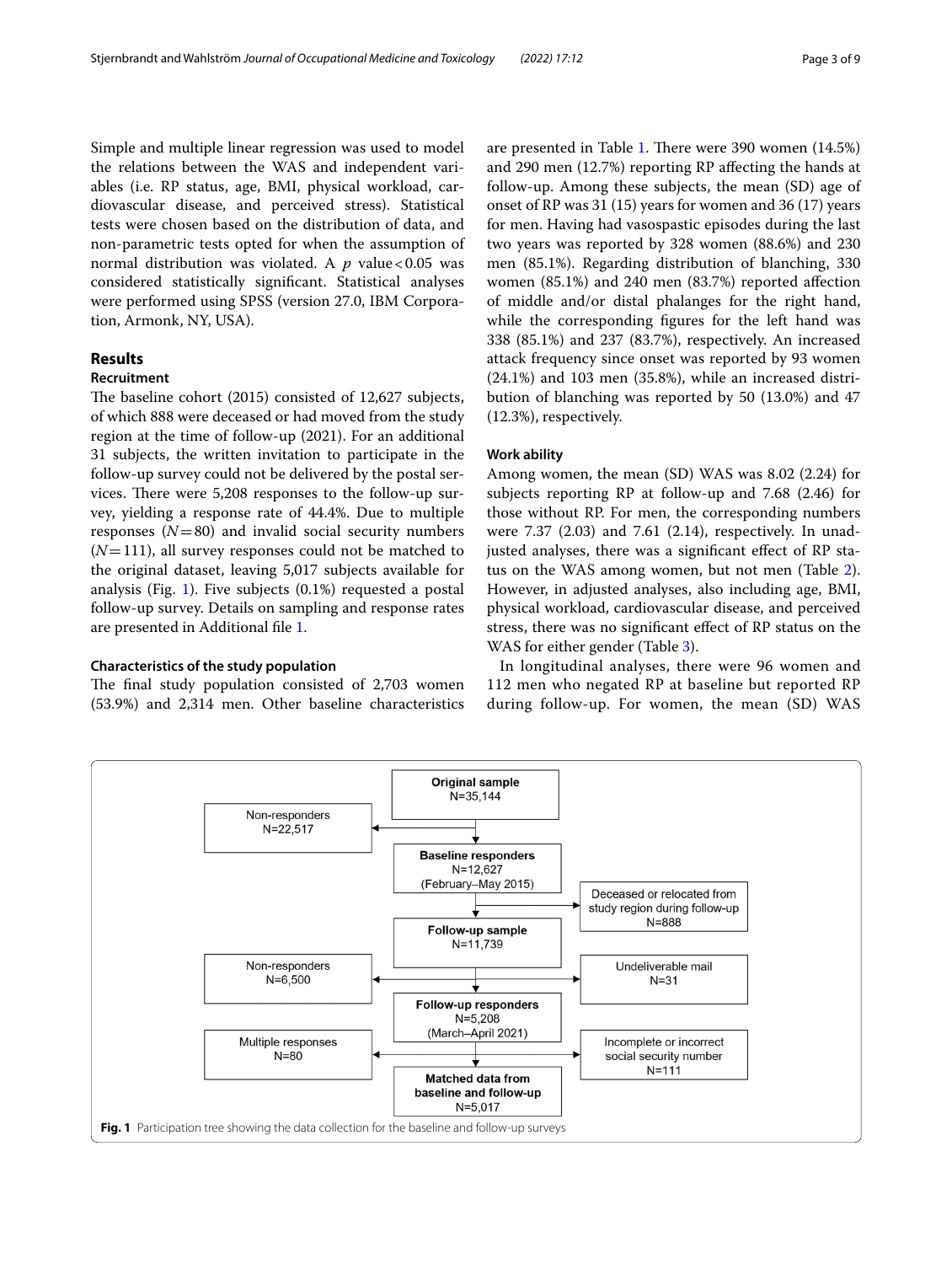| <b>Baseline variable</b>                              | Women      |                 |              |                 | Men        |           |              |           |
|-------------------------------------------------------|------------|-----------------|--------------|-----------------|------------|-----------|--------------|-----------|
|                                                       | $RP +$     |                 | $RP -$       |                 | $RP +$     |           | $RP -$       |           |
|                                                       | N (%)      | Mean (SD) N (%) |              | Mean (SD) N (%) |            | Mean (SD) | N(%          | Mean (SD) |
| Study participants                                    | 390 (14.5) |                 | 2,291 (85.5) |                 | 290 (12.7) |           | 1,994 (87.3) |           |
| Age (at enrollment)                                   |            | 50(12)          |              | 51(13)          |            | 55 (12)   |              | 53 (13)   |
| Body mass index (kg/m <sup>2</sup> )                  |            | 23.7(3.7)       |              | 26.0(5.1)       |            | 25.6(3.4) |              | 26.7(3.9) |
| Current daily smoking                                 | 14(3.6)    |                 | 170(7.5)     |                 | 14(4.8)    |           | 86 (4.4)     |           |
| Cigarettes per day                                    |            | 10(5)           |              | 9(5)            |            | 11(6)     |              | 11(7)     |
| Current daily snuff use                               | 33(8.5)    |                 | 161(7.1)     |                 | 80 (27.8)  |           | 383 (19.4)   |           |
| Snuff boxes per week                                  |            | 4(3)            |              | 4(3)            |            | 4(2)      |              | 4(3)      |
| Occupation <sup>a</sup>                               |            |                 |              |                 |            |           |              |           |
| Armed forces                                          | 0(0.0)     |                 | 1(0.1)       |                 | 3(1.1)     |           | 14(0.7)      |           |
| Managers                                              | 27(7.1)    |                 | 105(4.7)     |                 | 22(7.8)    |           | 105(5.4)     |           |
| Professionals                                         | 118(31.1)  |                 | 629 (27.9)   |                 | 41 (14.5)  |           | 298 (15.3)   |           |
| Technicians and associate professionals               | 42 (11.1)  |                 | 211 (9.4)    |                 | 46 (16.3)  |           | 291 (15.0)   |           |
| Clerical support workers                              | 44 (11.6)  |                 | 269 (12.0)   |                 | 14(4.9)    |           | 146(7.5)     |           |
| Service and sales workers                             | 49 (12.9)  |                 | 402 (17.9)   |                 | 14(4.9)    |           | 142(7.3)     |           |
| Skilled agricultural, forestry and fishery<br>workers | 2(0.5)     |                 | 15(0.7)      |                 | 3(1.1)     |           | 41(2.1)      |           |
| Crafts and related trades workers                     | 5(1.3)     |                 | 26(1.2)      |                 | 30 (10.6)  |           | 177(9.1)     |           |
| Plant and machine operators and assemblers            | 7(1.8)     |                 | 31(1.4)      |                 | 38 (13.4)  |           | 214(11.0)    |           |
| Elementary occupations                                | 8(2.1)     |                 | 44 (2.0)     |                 | 3(1.1)     |           | 43(2.2)      |           |
| Self-employed                                         | 6(1.6)     |                 | 36(1.6)      |                 | 6(2.1)     |           | 51(2.6)      |           |
| Sick leave                                            | 9(2.4)     |                 | 32(1.4)      |                 | 1(0.4)     |           | 11(0.6)      |           |
| Parental leave                                        | 2(0.5)     |                 | 20(0.9)      |                 | 0(0)       |           | 0(0)         |           |
| Students                                              | 14(3.7)    |                 | 84 (3.7)     |                 | 3(1.1)     |           | 53(2.7)      |           |
| Retired                                               | 42 (11.1)  |                 | 312 (13.9)   |                 | 56 (19.8)  |           | 324 (16.7)   |           |
| Physical workload <sup>b</sup>                        |            |                 |              |                 |            |           |              |           |
| Low                                                   | 243 (75.5) |                 | 1,289 (69.6) |                 | 124 (55.6) |           | 875 (55.6)   |           |
| Medium                                                | 31(9.6)    |                 | 201 (8.8)    |                 | 51 (22.9)  |           | 388 (24.6)   |           |
| High                                                  | 48 (14.9)  |                 | 363 (19.6)   |                 | 48 (21.5)  |           | 312 (19.8)   |           |
| Occupational cold exposure <sup>c</sup>               |            |                 |              |                 |            |           |              |           |
| Low                                                   | 255 (67.8) |                 | 1,552 (70.3) |                 | 115 (42.3) |           | 905 (47.1)   |           |
| High                                                  | 121 (32.2) |                 | 655 (29.7)   |                 | 157 (57.7) |           | 1,017 (52.9) |           |
| Cardiovascular disease <sup>d</sup>                   |            |                 |              |                 |            |           |              |           |
| No                                                    | 323 (85.4) |                 | 1,762 (78.4) |                 | 213 (76.3) |           | 1,383(71.7)  |           |
| Yes                                                   | 55 (14.6)  |                 | 485 (21.6)   |                 | 66 (23.7)  |           | 545 (28.3)   |           |

# <span id="page-3-0"></span>**Table 1** Baseline characteristics of the study participants

Baseline variables have been stratifed by gender and the presence of Raynaud's phenomenon at follow-up

*RP* Raynaud's phenomenon

<sup>a</sup> According to the International Standard Classification of Occupations (ISCO) 2008

**b** According to the job-exposure matrix

<sup>c</sup> Self-reported occupational exposure to outdoor or cold environments

<sup>d</sup> Physician-diagnosed hypertension, angina pectoris, myocardial infarction, or stroke

was 8.18 (2.19) among such incident cases and 7.71 (2.44) among subjects who negated RP both at baseline and follow-up  $(p=0.077)$ . The corresponding figures for men were 7.23 (2.11) and 7.63 (2.14)  $(p=0.025)$ . In addition, there were 104 women and 88 men that reported RP at baseline but remitted during follow-up. For women, the mean (SD) WAS was 7.09 (2.93) among remitted cases and 7.94 (2.26) among those with persistent RP ( $p = 0.032$ ). The corresponding figures for men were 7.09 (2.25) and 7.50 (1.94) ( $p = 0.239$ ).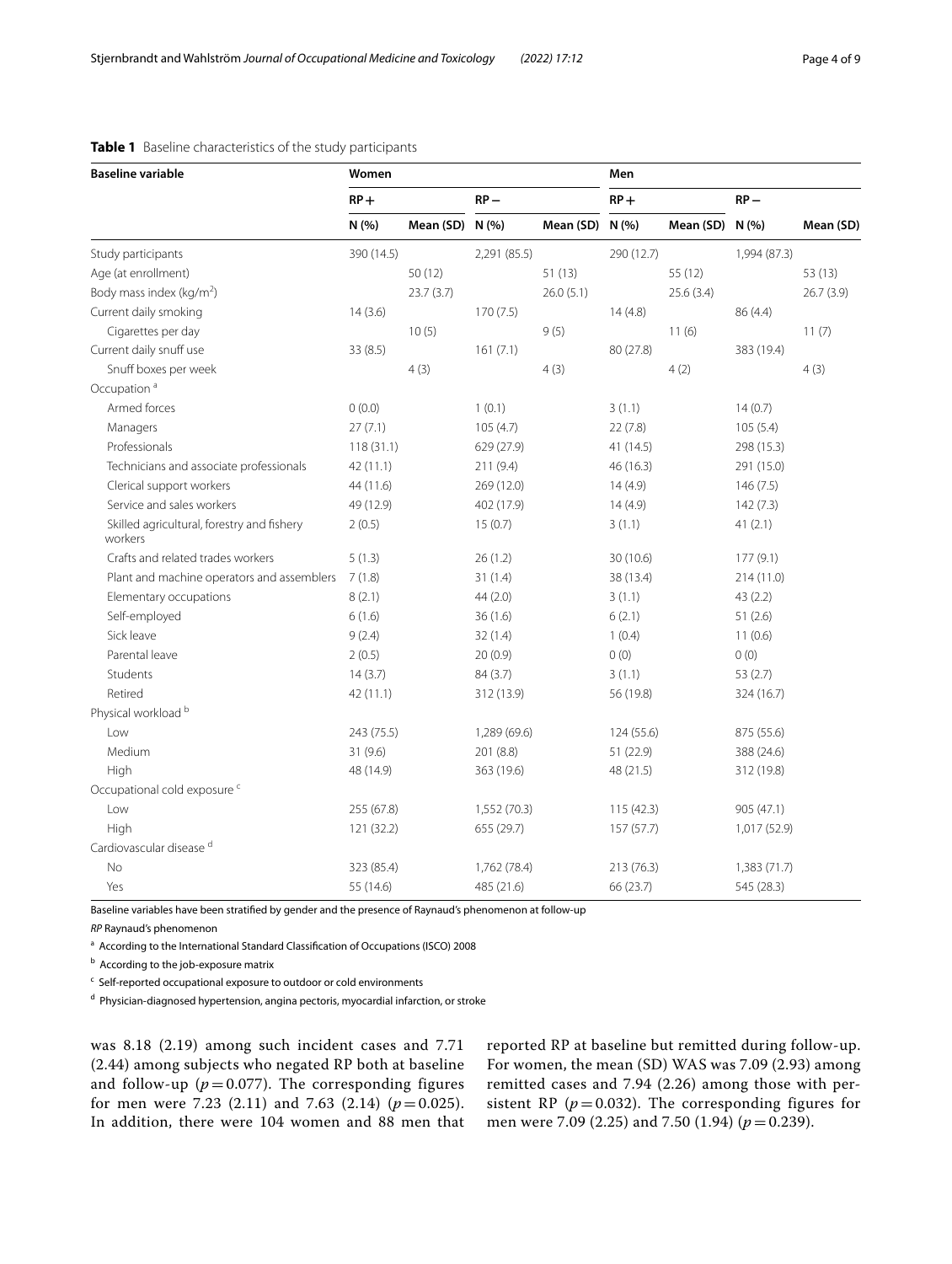|        |                                               | Unstandardized coefficients |         |         | <b>Standardized</b><br>coefficients |          |         |         |
|--------|-----------------------------------------------|-----------------------------|---------|---------|-------------------------------------|----------|---------|---------|
|        |                                               |                             | 95% CI  |         |                                     |          |         |         |
| Gender | Variable                                      | В                           | Lower   | Upper   | <b>Beta</b>                         | t-ratio  | p value | $R^2$   |
| Women  | Raynaud's phenomenon (yes versus no)          | 0.45                        | 0.07    | 0.62    | 0.05                                | 2.49     | 0.013   | 0.002   |
|        | Age (years)                                   | $-0.07$                     | $-0.08$ | $-0.07$ | $-0.38$                             | $-20.66$ | < 0.001 | 0.147   |
|        | Body mass index ( $kg/m2$ )                   | $-0.07$                     | $-0.09$ | $-0.06$ | $-0.15$                             | $-7.57$  | < 0.001 | 0.023   |
|        | Physical workload (high or medium versus low) | $-0.59$                     | $-0.79$ | $-0.38$ | $-0.12$                             | $-5.63$  | < 0.001 | 0.015   |
|        | Cardiovascular disease (yes versus no)        | $-1.53$                     | $-1.77$ | $-1.29$ | $-0.29$                             | $-12.53$ | < 0.001 | 0.061   |
|        | Perceived stress (high versus low)            | $-0.48$                     | $-0.70$ | $-0.26$ | $-0.09$                             | $-4.24$  | < 0.001 | 0.007   |
| Men    | Raynaud's phenomenon (yes versus no)          | $-0.24$                     | $-0.51$ | 0.03    | $-0.04$                             | $-1.75$  | 0.080   | 0.001   |
|        | Age (years)                                   | $-0.07$                     | $-0.08$ | $-0.07$ | $-0.45$                             | $-23.26$ | < 0.001 | 0.198   |
|        | Body mass index ( $kg/m2$ )                   | $-0.05$                     | $-0.07$ | $-0.03$ | $-0.09$                             | $-4.05$  | < 0.001 | 0.007   |
|        | Physical workload (high or medium versus low) | $-0.62$                     | $-0.80$ | $-0.43$ | $-0.16$                             | $-6.66$  | < 0.001 | 0.024   |
|        | Cardiovascular disease (yes versus no)        | $-1.22$                     | $-1.42$ | $-1.02$ | $-0.25$                             | $-12.01$ | < 0.001 | 0.064   |
|        | Perceived stress (high versus low)            | 0.04                        | $-0.22$ | 0.30    | 0.01                                | 0.28     | 0.777   | < 0.001 |

## <span id="page-4-0"></span>**Table 2** Simple linear regression for the Work Ability Score

All variables have been analyzed separately, and results stratified by gender. *B* unstandardized coefficients, 95% CI ninety - five percent confidence interval for the unstandardized coefficients, *Beta* standardized coefficients, *R*.<sup>2</sup> adjusted coefficient of determination

<span id="page-4-1"></span>**Table 3** Multiple linear regression for the Work Ability Score

|        | Variable                                      | Unstandardized coefficients |         |         | Standardized<br>coefficients |          |         |       |
|--------|-----------------------------------------------|-----------------------------|---------|---------|------------------------------|----------|---------|-------|
| Gender |                                               |                             | 95% CI  |         |                              |          |         |       |
|        |                                               | B                           | Lower   | Upper   | <b>Beta</b>                  | t-ratio  | p value | $R^2$ |
| Women  | Raynaud's phenomenon (yes versus no)          | 0.10                        | $-0.16$ | 0.35    | 0.02                         | 0.74     | 0.459   |       |
|        | Age (years)                                   | $-0.05$                     | $-0.06$ | $-0.04$ | $-0.26$                      | $-11.93$ | < 0.001 |       |
|        | Body mass index ( $kg/m2$ )                   | $-0.02$                     | $-0.04$ | $-0.01$ | $-0.05$                      | $-2.26$  | 0.024   |       |
|        | Physical workload (high or medium versus low) | $-0.47$                     | $-0.67$ | $-0.27$ | $-0.10$                      | $-4.70$  | < 0.001 |       |
|        | Cardiovascular disease (yes versus no)        | $-0.55$                     | $-0.81$ | $-0.30$ | $-0.09$                      | $-4.19$  | < 0.001 |       |
|        | Perceived stress (high versus low)            | $-0.54$                     | $-0.74$ | $-0.34$ | $-0.11$                      | $-5.27$  | < 0.001 |       |
|        | Explained variance proportion for full model  |                             |         |         |                              |          |         | 0.12  |
| Men    | Raynaud's phenomenon (yes versus no)          | $-0.15$                     | $-0.41$ | 0.11    | $-0.03$                      | $-1.14$  | 0.254   |       |
|        | Age (years)                                   | $-0.05$                     | $-0.06$ | $-0.04$ | $-0.32$                      | $-13.42$ | < 0.001 |       |
|        | Body mass index ( $kg/m2$ )                   | $-0.01$                     | $-0.03$ | 0.02    | $-0.02$                      | $-0.63$  | 0.530   |       |
|        | Physical workload (high or medium versus low) | $-0.51$                     | $-0.67$ | $-0.33$ | $-0.13$                      | $-5.75$  | < 0.001 |       |
|        | Cardiovascular disease (yes versus no)        | $-0.45$                     | $-0.67$ | $-0.22$ | $-0.10$                      | $-3.95$  | < 0.001 |       |
|        | Perceived stress (high versus low)            | $-0.34$                     | $-0.58$ | $-0.11$ | $-0.07$                      | $-2.88$  | 0.004   |       |
|        | Explained variance proportion for full model  |                             |         |         |                              |          |         | 0.16  |

All variables have been included simultaneously, and results stratified by gender. *B* unstandardized coefficients, 95% CI ninety – five percent confidence interval for the unstandardized coefficients, *Beta* standardized coefficients, *R*.<sup>2</sup> adjusted coefficient of determination

# **Job retainment and sick leave**

Having retained the same main livelihood since the baseline survey (2015) was reported by 227 (58.5%) women with RP, 1,163 (51.2%) women without RP, 152 (52.6%) men with RP, and 1,075 (54.1%) men without RP ( $p = 0.002$  for women and  $p = 0.127$  for men). Reasons for changing livelihood are presented in Table [4](#page-5-0). Among those who had changed occupation during follow-up, no transition from outdoor to indoor work could be discerned, due to a small and heterogenous material. Access to occupational health care at follow-up was reported by 199 (51.8%) women with RP, 1,012 (45.3%) women without RP, 125 (43.9%) men with RP, and 886 (44.9%) men without RP ( $p = 0.004$ )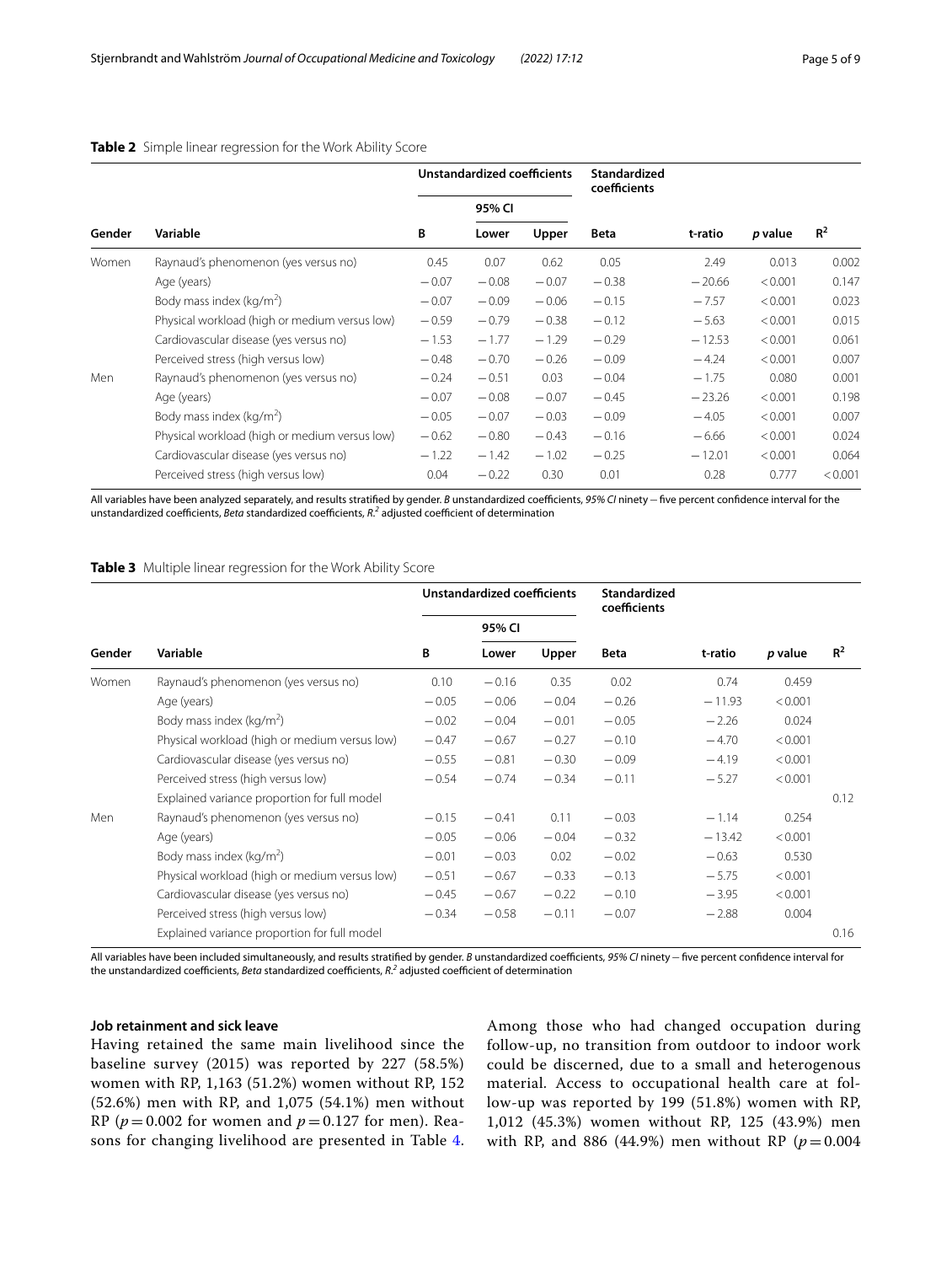<span id="page-5-0"></span>**Table 4** Reason for change of main livelihood between 2015– 2021

|                           | Women     |            | Men       |            |  |
|---------------------------|-----------|------------|-----------|------------|--|
|                           | $RP+$     | RP-        | $RP+$     | RP-        |  |
|                           | N(%       | N(%        | N(%       | N(%        |  |
| Change of main livelihood | 89        | 738        | 100       | 593        |  |
| Retired                   | 70 (78.7) | 647 (87.7) | 97 (97.0) | 557 (93.9) |  |
| Job change                | 5(5.6)    | 22(3.0)    | 0(0)      | 13(2.2)    |  |
| Sick leave                | 4(4.5)    | 15(2.0)    | 1(1.0)    | 2(0.3)     |  |
| Disability pension        | 7(7.9)    | 28(3.8)    | 0(0)      | 11(1.9)    |  |
| Further education         | 2(2.2)    | 14(1.9)    | 2(2.0)    | 10(1.7)    |  |
| Parental leave            | 1(1.1)    | 12(1.6)    | 0(0)      | 0(0)       |  |

Data have been stratifed by gender and the presence of Raynaud's phenomenon at follow-up

*RP* Raynaud's phenomenon

for women and  $p = 0.407$  for men). Among currently working subjects, a high number of weekly work hours was reported by women with RP (Fig. [2\)](#page-5-1). At followup (2021), any occurrence of sick leave during the last twelve months was reported by 80 (21.4%) women with RP, 410 (18.6%) women without RP, 48 (17.1%) men with RP, and 268 (13.7%) men without RP  $(p = 0.208)$ for women and  $p = 0.133$  for men). Among those reporting sick leave, the mean (SD) duration in months was 2.93 (3.76) for women with RP, 3.00 (4.64) for women without RP, 2.77 (3.79) for men with RP, and 2.91 (12.45) for men without RP ( $p = 0.849$  for women and  $p = 0.367$  for men).

# **Discussion**

# **Main fndings**

Our study did not reveal a signifcant efect of having Raynaud's phenomenon on work ability, when analyzed using multiple linear regression. Women with Raynaud's phenomenon reported a slightly higher job retainment compared to those without the condition, and generally long working hours. There were no statistically significant diferences in sick leave occurrence or duration.

#### **Interpretation and comparison with other studies**

The prevalence of RP in the present surveys was comparable with the roughly 12% that was reported in a Finnish population-based study  $[4]$  $[4]$ . The condition was more common among women, which is also in line with previous research [[10\]](#page-7-9). Further, the mean age of onset of 31 years for women and 36 years for men was quite similar to the results of a meta-analysis on longitudinal studies on RP (10 studies; 639 subjects), where the mean age of onset was 34 years [\[22\]](#page-8-7).

The present study did not show any significant effect of RP status on work ability in the multiple linear regression models, when also using age, BMI, physical workload, cardiovascular disease, and perceived stress as covariates. However, in unadjusted analyses, there was a signifcant positive efect of RP status on work ability among women. Also, the results of longitudinal analyses suggested that men with incident RP had a slightly lower work ability than healthy subjects, while women with remitted RP reported a lower work ability than those with persistent disease. It is plausible that RP is indeed a hindrance for work, especially in manual outdoor occupations where exposure to ambient and contact cold, as well

<span id="page-5-1"></span>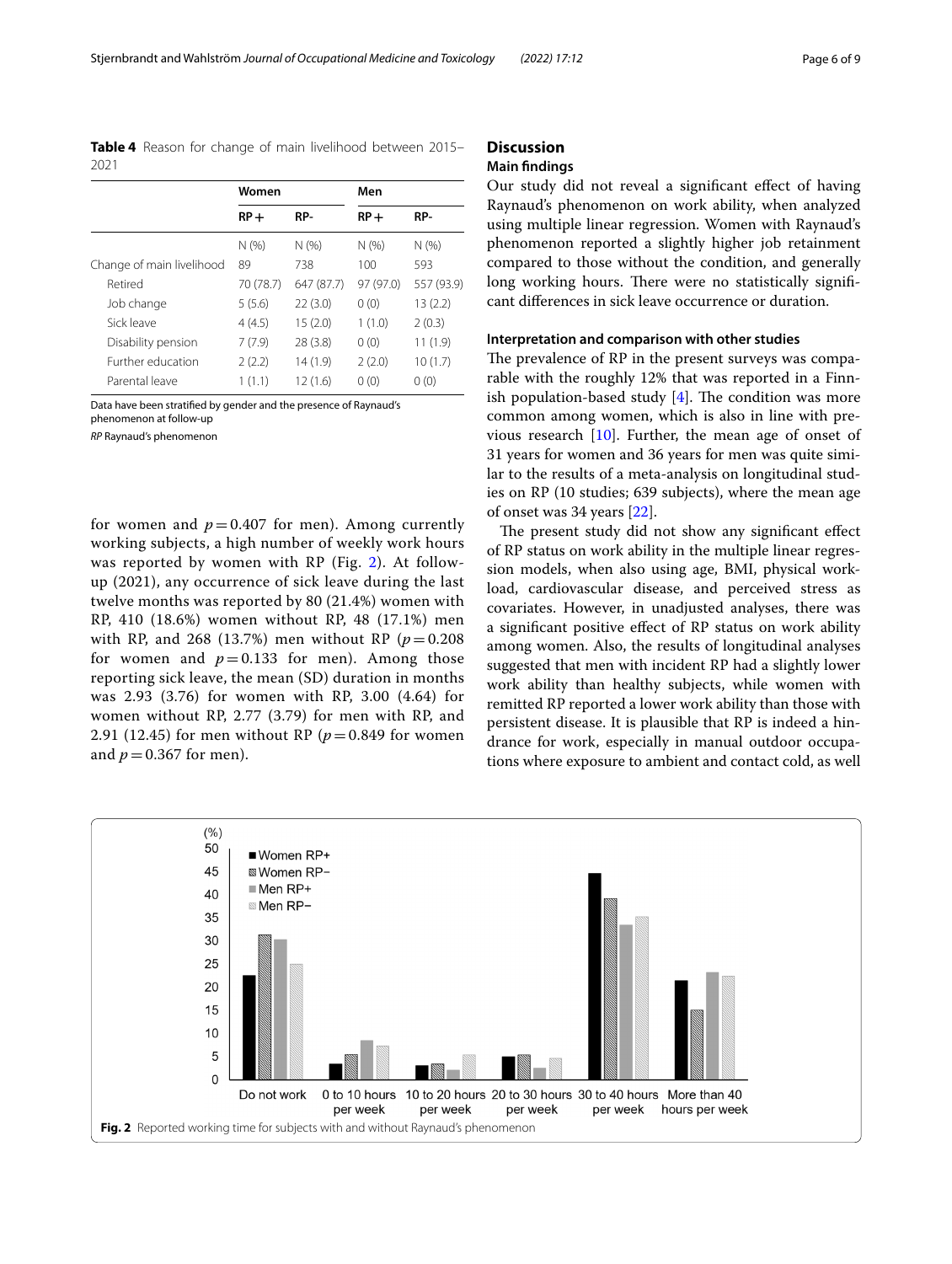as hand-arm vibration, can trigger vasospastic attacks. This might reduce the work capacity in tasks requiring grip force and manual dexterity, and motivate the worker to seek a heated environment in order to regain full use of the hands. Such manual outdoor occupations are common among working men in northern Sweden, as evidenced both by the descriptive analyses on occupation in this study (Table  $1$ ), as well as official statistics from the Swedish Work Environment Authority [[23\]](#page-8-8). In contrast, women with RP reported long working hours and a higher job retainment than their healthy counterparts. These finding are harder to explain, but may be due to the fact that RP does not pose a hindrance for indoor work with low physical demands, that were common among women in the study population. It is also possible that the work participation facilitation was more efficient for women with RP, since they reported a higher access to occupational health care. As shown in Table [4](#page-5-0), the large majority of those who changed the main livelihood had retired, and only a few percent had changed into another field of work. This is at least in part explained by the age composition of the study sample, in which a large proportion had reached the general retirement age of 65 years by the time of follow-up. Among subjects with RP who had changed feld of work, a distinct transition from outdoor to indoor tasks during the follow-up time could not be discerned. However, this subgroup contained few responding subjects and revealed a large variation regarding new occupations, and these facts limit what conclusions could be drawn.

Importantly, most subjects reported a good work ability, regardless of having RP or not. Neither were there any signifcant efects on sick leave parameters. In this context, it is important to recall that most subjects reported a mild state of RP, regarding both attack frequency, distribution of paleness, and disease progression over time. Thus, it is reasonable to assume that the condition only had a minor impact on work ability. However, concern has been raised if the WAS sufficiently captures limitations in work ability for conditions that only afect the hands [[14](#page-7-13)], since it only gives a rough measure of the global work ability. A more specifc item for measuring hand disability, such as the hand disability index of the Stanford Health Assessment Questionnaire [[24\]](#page-8-9), might have revealed larger diferences between groups. Also, since the WAS relates the current work ability to the lifetime best, there is a risk that perceived efects on work ability are attenuated among subjects with long-standing conditions, such as RP.

Regarding the efects of other factors on work ability, the present study showed a signifcant efect of age on the WAS. A previous Swedish study on work ability among vibration-exposed workers subjects, where the prevalence of RP was 30% among men and 50% among women, reported an efect of age and distribution of neurosensory symptoms, but not vascular symptoms [\[16](#page-8-1)]. The  $\beta$  coefficient for age ranged from −0.07 to −0.09, closely resembling the results in the present study. Our study demonstrated a negative impact of high BMI on the WAS, however in the adjusted analyses only statistically signifcant among women. A high BMI has also previously been associated to poorer work ability, most likely due to reduced physical capacity, although overweight could also be a proxy marker for other disease [[12\]](#page-7-11). In the present study, high perceived stress negatively afected work ability, with a stronger association among women. This is in line with previous research that has shown associations between stress levels and work ability, as well a greater susceptibility for stress among women [[12](#page-7-11), [13\]](#page-7-12).

#### **Limitations**

There was a large proportion of survey non-responders, and an underrepresentation of younger age groups among responders (as presented in Additional fle [1\)](#page-7-14) that could have afected the generalizability of the results and introduced a sampling bias. Although socioeconomic status may afect work ability, the present study collected no data on such parameters, other than occupational title. The validity of the diagnosis of RP can be questioned, since it was based on a single questionnaire item, although supported by a previously developed color chart that has previously been shown to increase both sensitivity and specifcity in comparison with only posing questions [[19](#page-8-4), [25](#page-8-10)]. Using more specifc criteria, or performing a thorough examination by a physician, would likely have increased the diagnostic accuracy. However, such clinical investigation was not feasible due to the large study size. Furthermore, the surveys were not designed to separate between primary and secondary RP, and it is plausible that secondary RP might negatively afect work ability more so than primary RP. Also, the underlying conditions of patients with diseases giving rise to secondary RP could have had a larger impact on work ability than the symptoms of RP in itself. Thus, in future studies on work ability in this context, more attention should be given to the etiology of RP. Finally, the low explained variance proportions of the multiple linear regression models suggest that there are other important factors that afect work ability that were not investigated in our study.

#### **Strengths**

To the authors' knowledge, this is the frst populationbased prospective study on work ability among subjects with RP. The study was performed in a Scandinavian setting, where the condition is quite common. The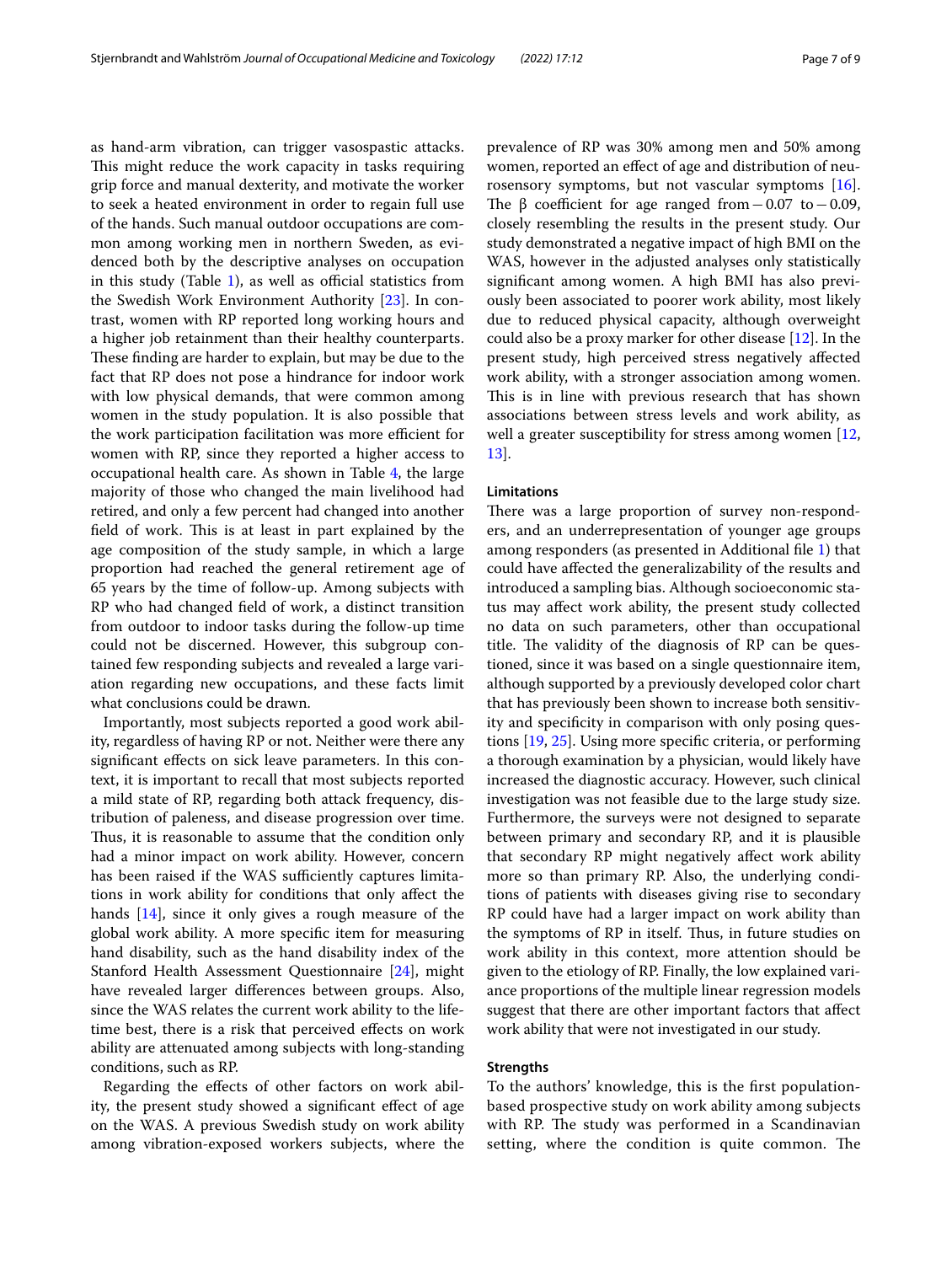surveys were detailed and enabled longitudinal analyses with six years of follow-up time. Also, both surveys were distributed during the same late-winter season, so that cold exposure, which often serves as a trigger for vasospastic symptoms, would be comparable. Also, since previous studies have reported on diferences in RP between women and men [\[10,](#page-7-9) [26\]](#page-8-11), all analyses were stratifed by gender.

## **Conclusions**

For neither women nor men was there a signifcant efect of having Raynaud's phenomenon on work ability. Women with Raynaud's phenomenon reported a slightly higher job retainment compared to those without the condition, while there was no diference in job retainment among men. For neither gender did the presence of Raynaud's phenomenon infuence the occurrence of recent sick leave, nor did it afect the length of time away from work. These results suggest that having Raynaud's phenomenon does not have a profound efect on the participation in working life.

#### **Abbreviations**

B: Unstandardized coefficients; Beta: Standardized coefficients; BMI: Body mass index; CHINS: Cold and Health In Northern Sweden; ISCO: International Standard Classifcation of Occupations; JEM: Job–exposure matrix; RP: Raynaud's phenomenon; R<sup>2</sup>: Adjusted coefficient of determination; SD: Standard deviation; WAI: Work Ability Index; WAS: Work Ability Score; 95% CI: Ninety−fve percent confdence interval.

#### **Supplementary Information**

The online version contains supplementary material available at [https://doi.](https://doi.org/10.1186/s12995-022-00354-2) [org/10.1186/s12995-022-00354-2](https://doi.org/10.1186/s12995-022-00354-2).

<span id="page-7-14"></span>**Additional fle 1.** Distribution of age, gender, and county for the sampling frame, baseline survey responders, and follow-up survey responders. Analysis of responder patterns for the baseline and follow-up survey.

#### **Acknowledgements**

The authors gratefully acknowledge the valuable contributions of Hans Pettersson, Ingrid Liljelind, and Tohr Nilsson at the Department of Public Health and Clinical Medicine at Umeå University, in designing the Cold and Health in Northern Sweden surveys.

# **Authors' contributions**

AS conceptualized the study, prepared the data, performed the analyses, and wrote the manuscript. JW was involved in the design of the study and collection of data, as well as interpretation of results and revision of the manuscript. The authors read and approved the fnal manuscript.

#### **Funding**

Open access funding provided by Umeå University. This study was fnancially supported by Region Västerbotten (grant 646641, 834331, 939557, 967266, and 967867) and Healthcare Research in Regional Collaboration in the North (Visare Norr; grant 939839 and 968706).

#### **Availability of data and materials**

The dataset supporting the conclusions of this article can be made available on personal request to the corresponding author.

#### **Declarations**

#### **Ethics approval and consent to participate**

This study was performed in line with the principles of the Declaration of Helsinki. The study protocol was approved by the Regional Ethical Review Board situated at Umeå University (DNR 2014–286-31 M), and the Swedish Ethical Review Authority (DNR 2020–06707). Informed consent was obtained from all study participants.

#### **Consent for publication**

Not applicable.

### **Competing interests**

The authors declare no confict of interest.

Received: 6 February 2022 Accepted: 1 June 2022 Published online: 08 June 2022

#### **References**

- <span id="page-7-0"></span>1. Guiducci S, Matucci-Cerinic M. Defnition, Nomenclature, and Diagnostic Criteria. In: Wigley FM, Herrick AL, Flavahan NA, editors. Raynaud's phenomenon – A Guide to Pathogenesis and Treatment. 1st ed. New York: Springer; 2015. p. 13–9.
- <span id="page-7-1"></span>2. LeRoy EC, Medsger TA Jr. Raynaud's phenomenon: a proposal for classifcation. Clin Exp Rheumatol. 1992;10(5):485–8.
- <span id="page-7-2"></span>3. Stjernbrandt A, Björ B, Andersson M, Burström L, Liljelind I, Nilsson T, et al. Neurovascular hand symptoms in relation to cold exposure in northern Sweden: a population-based study. Int Arch Occup Environ Health. 2017;90(7):587–95. [https://doi.org/10.1007/s00420-017-1221-3.](https://doi.org/10.1007/s00420-017-1221-3)
- <span id="page-7-3"></span>4. Raatikka VP, Rytkönen M, Näyhä S, Hassi J. Prevalence of cold-related complaints, symptoms and injuries in the general population: the FINRISK 2002 cold substudy. Int J Biometeorol. 2007;51(5):441–8. [https://doi.org/](https://doi.org/10.1007/s00484-006-0076-1) [10.1007/s00484-006-0076-1.](https://doi.org/10.1007/s00484-006-0076-1)
- <span id="page-7-4"></span>5. AFA Insurance. Vibration injuries [Internet].Stockholm: AFA Insurance; 2018 [cited 2022 Jan 2025]. Available from: [https://www.afaforsakring.](https://www.afaforsakring.se/globalassets/forebyggande/analys-och-statistik/arbetsskaderapporten/ovriga-rapporter-om-arbetsskador-och-sjukfranvaro/vibrationsskador.pdf) [se/globalassets/forebyggande/analys-och-statistik/arbetsskaderapp](https://www.afaforsakring.se/globalassets/forebyggande/analys-och-statistik/arbetsskaderapporten/ovriga-rapporter-om-arbetsskador-och-sjukfranvaro/vibrationsskador.pdf) [orten/ovriga-rapporter-om-arbetsskador-och-sjukfranvaro/vibrations](https://www.afaforsakring.se/globalassets/forebyggande/analys-och-statistik/arbetsskaderapporten/ovriga-rapporter-om-arbetsskador-och-sjukfranvaro/vibrationsskador.pdf) [skador.pdf](https://www.afaforsakring.se/globalassets/forebyggande/analys-och-statistik/arbetsskaderapporten/ovriga-rapporter-om-arbetsskador-och-sjukfranvaro/vibrationsskador.pdf).
- <span id="page-7-5"></span>6. Cederlund R, Iwarsson S, Lundborg G. Quality of life in Swedish workers exposed to hand-arm vibration. Occup Ther Int. 2007;14:156–69. [https://](https://doi.org/10.1002/oti.231) [doi.org/10.1002/oti.231.](https://doi.org/10.1002/oti.231)
- <span id="page-7-6"></span>7. De Angelis R, Salaffi F, Grassi W. Health-related quality of life in primary Raynaud phenomenon. J Clin Rheumatol. 2008;14(4):206–10. [https://doi.](https://doi.org/10.1097/RHU.0b013e31817a2485) [org/10.1097/RHU.0b013e31817a2485.](https://doi.org/10.1097/RHU.0b013e31817a2485)
- <span id="page-7-7"></span>8. Ilmarinen J. The Work Ability Index (WAI). Occup Med-Oxford. 2007;57(2):160. <https://doi.org/10.1093/occmed/kqm008>.
- <span id="page-7-8"></span>9. Ilmarinen J, Tuomi K. Work Ability of Aging Workers. Scand J Work Env Hea. 1992;18:8–10.
- <span id="page-7-9"></span>10. Garner R, Kumari R, Lanyon P, Doherty M, Zhang W. Prevalence, risk factors and associations of primary Raynaud's phenomenon: systematic review and meta-analysis of observational studies. BMJ Open. 2015;5(3): e006389. [https://doi.org/10.1136/bmjopen-2014-006389.](https://doi.org/10.1136/bmjopen-2014-006389)
- <span id="page-7-10"></span>11. Mäkinen TM, Hassi J. Health problems in cold work. Ind Health. 2009;47(3):207–20. <https://doi.org/10.2486/indhealth.47.207>.
- <span id="page-7-11"></span>12. El Fassi M, Bocquet V, Majery N, Lair ML, Couffignal S, Mairiaux P. Work ability assessment in a worker population: comparison and determinants of Work Ability Index and Work Ability score. BMC Public Health. 2013;13:305.<https://doi.org/10.1186/1471-2458-13-305>.
- <span id="page-7-12"></span>13. Ahlström L, Grimby-Ekman A, Hagberg M, Dellve L. The work ability index and single-item question: associations with sick leave, symptoms, and health–a prospective study of women on long-term sick leave. Scand J Work Environ Health. 2010;36(5):404–12. [https://doi.org/10.](https://doi.org/10.5271/sjweh.2917) [5271/sjweh.2917.](https://doi.org/10.5271/sjweh.2917)
- <span id="page-7-13"></span>14. Edlund M, Gerhardsson L, Hagberg M. Physical capacity and psychological mood in association with self-reported work ability in vibration-exposed patients with hand symptoms. J Occup Med Toxicol. 2012;7(1):22. <https://doi.org/10.1186/1745-6673-7-22>.